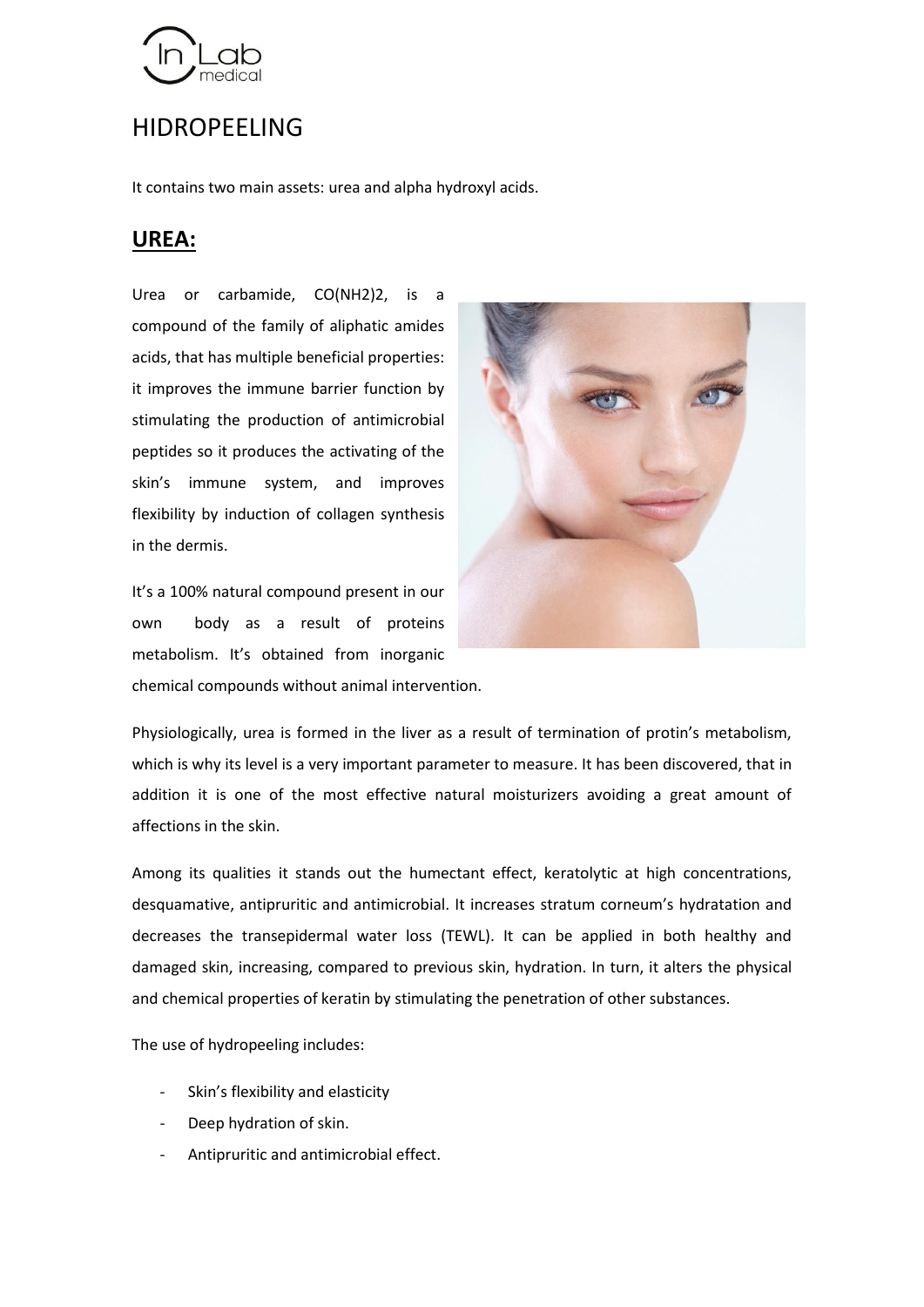

## **ALPHA-HYDROXY ACIDS:**

Alpha-hydroxy acids (AHA) are carboxylic acids with an alcohol function in alpha. It is found naturally in some eats such as sugar cane, apples, sour milk or grapes, and its anti-aging properties have been known for many years. Its composed of:

- Sodium lactate
- Sodium citrate
- Malic acid
- Tartaric acid
- Glycolic acid
- **Sucrose**
- Urea

AHAs exfoliate the dead cells by hydrating and improving the skin tone at same time, because it increases the water retention capacity. In turn, the also promote the collagen and hyaluronic acid synthesis, so it has a synergistic effect with water retention. In addition, the ability of natural hydration factors to fix water is partially linked to its AHA content.

Intercelular junction is constituted by glycosaminoglycans. These can capture large amount of water, but as they become superficial, there is less structures that can take place in skin peeling. Water is the universal lubricants and it's responsible of giving it elasticity.

This is the AHA's place, because its reduces the cohesion between coneocytes, that's difference of keratolytic agents, and favor hydration of corneum stratum, due to the presence of hydroxyl groups in their molecule, and improve its flexibility. In low concentration, it reduces the cohesion of corneocytes, but in high it penetrates to deepest part of epidermis, having a less specific effect. That's why it's attributed the property of being skin's protector. That's why its atributed the property of being skin barrier protector, because ir prevents transdermal water loss.

This corneocidal cohesion decrease cause a normalization of keratinization process and an increase in viable epidemis, which translates into a transitory exfoliation.

At dermal level, it induces the glycosaminoglycans and collagen fibers synthesis.